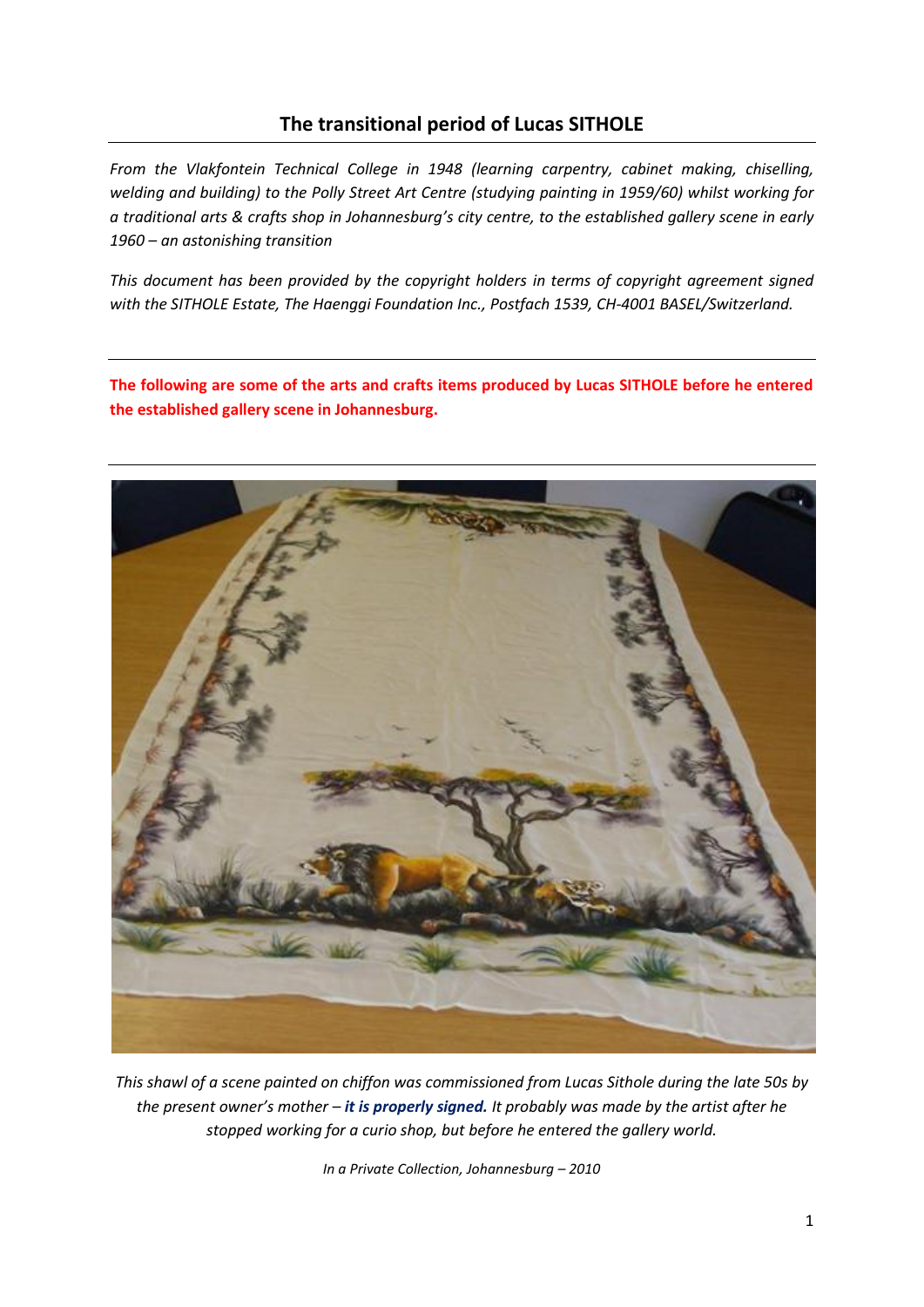### **Plates for the tourist trade**



*In private collection, Pretoria – painted on wooden plate – Ø 31 cm*



*In private collection, Salt Lake City, Utah USA*



*Sold on auction at Bernardi Auctioneers, Pretoria – 9 th November, 2009 – Lots 711 + 712 as Transitional Art* 

*A list showing items ATTRIBUTED to Lucas SITHOLE, of a doubtful nature or actual fakes can be seen on: [http://www.sithole.com/PDFs/SITHOLE\\_Fakes-or-Doubtful\\_F01.pdf](http://www.sithole.com/PDFs/SITHOLE_Fakes-or-Doubtful_F01.pdf)*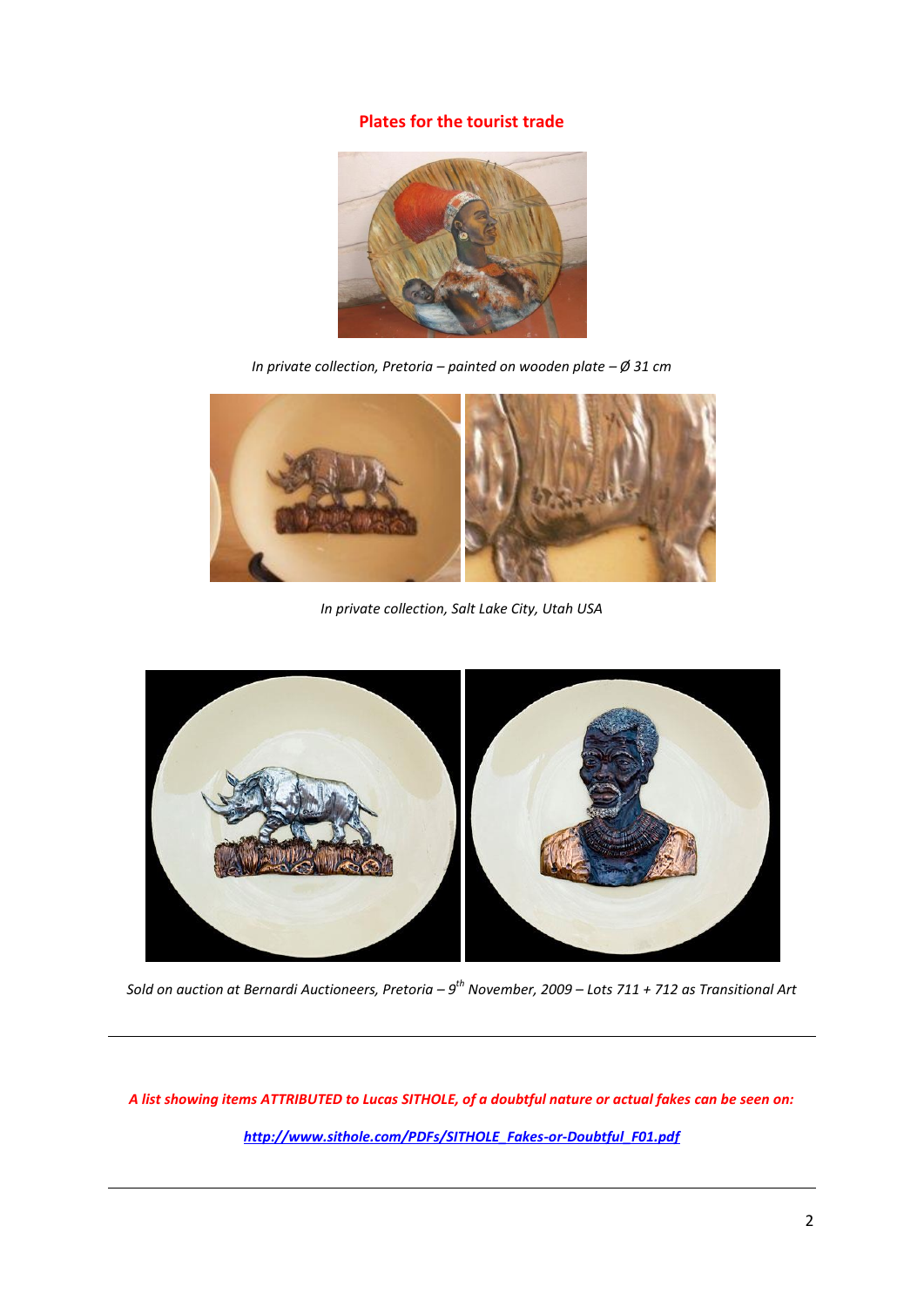# **Early sculptures with adornments**



*In private coll., Pretoria – 60 cm high – Provenance: Josh Heller's Leather & Fancy Goods, Springs, pre-1960. This item was put on auction by Bernardi's Auctioneers, Pretoria, on 21st September, 2009 as Transitional Art but did not sell.*



Lucas SITHOLE LS5605 "HEAD OF A WOMAN", 1956 – Painted indigenous wood – 040x023x004cm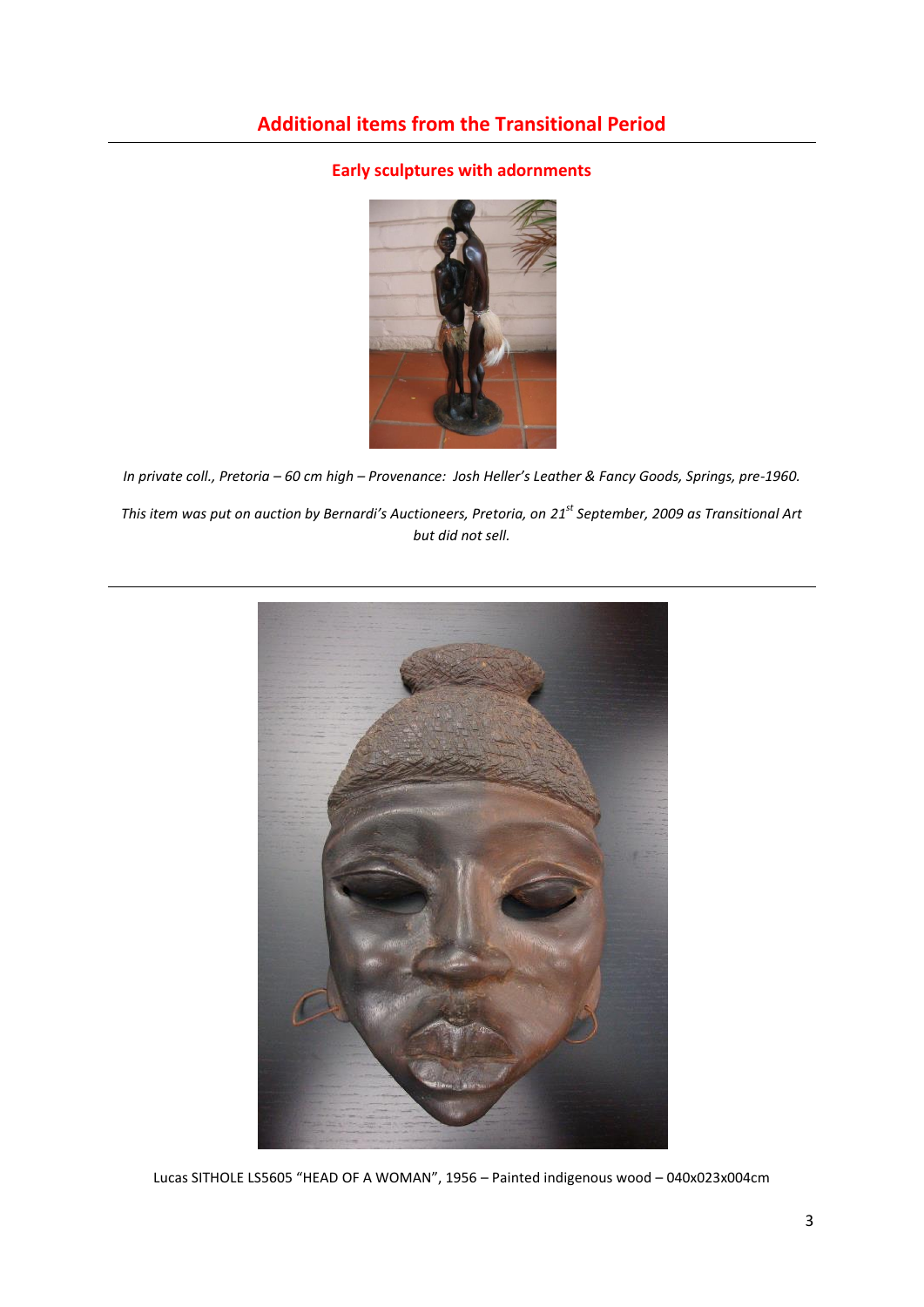

## *Bottom view of LS5605 showing signature*

## Provenance:

Private Collection, Johannesburg Gainsborough Galleries, Johannesburg – *about 1960 Images: Strauss & Co., Johannesburg – February 2009*

*This work was not put up on auction as originally intended as Transitional Period*

# **Early sculptures without any adornments, but still of the Transitional Period**



*Originally In private coll., West Sussex UK – 45x19x12 cm; Provenance: Gainsborough Galleries, Johannesburg, abt. 1960 – auctioned by Bonhams, New Bond Street, London – The South African Sale – 2 nd October, 2013 – Lot 65 – as a work from the transitional period - realised £8'125 / CHF11'882 incl. premium*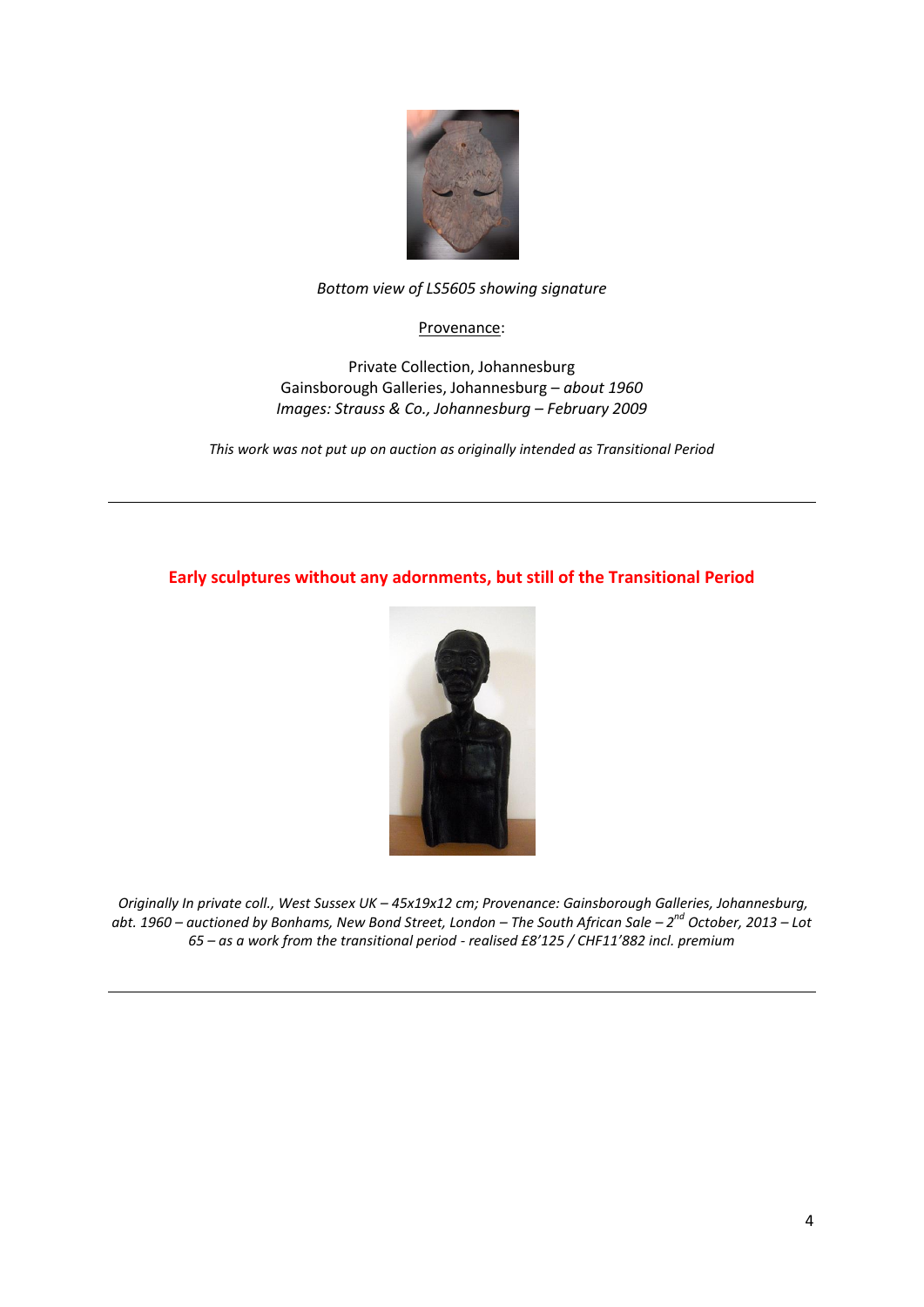## **Early PAINTINGS from his student or early days**



*"Old Woman" abt. 1955/56 - 32x26.5 cm / "Old Man" abt. 1955/56 - 33x26.5 cm*

#### *Provenance:*

*The current owner's father was Manager of the Epic Oil Soap Factory (?), Johannesburg, at the time when Lucas Sithole worked there in the early 1950s. Sometimes after Lucas had left, he acquired from Lucas the "Old Man" and commissioned him to do a painting of an "Old Woman".*

*We date these two paintings to the period 1955/1956. They are possibly works done while he was attending painting courses with Alpheus Kubeka from the Chiawela Art Centre, before joining the Polly Street Centre during 1958. They were never framed by owners or shown publicly before.*



*"Maggie" pre-1959 – Oil on canvas textured paper from "Le Franc Bourgeois" – 32x12.5 cm*